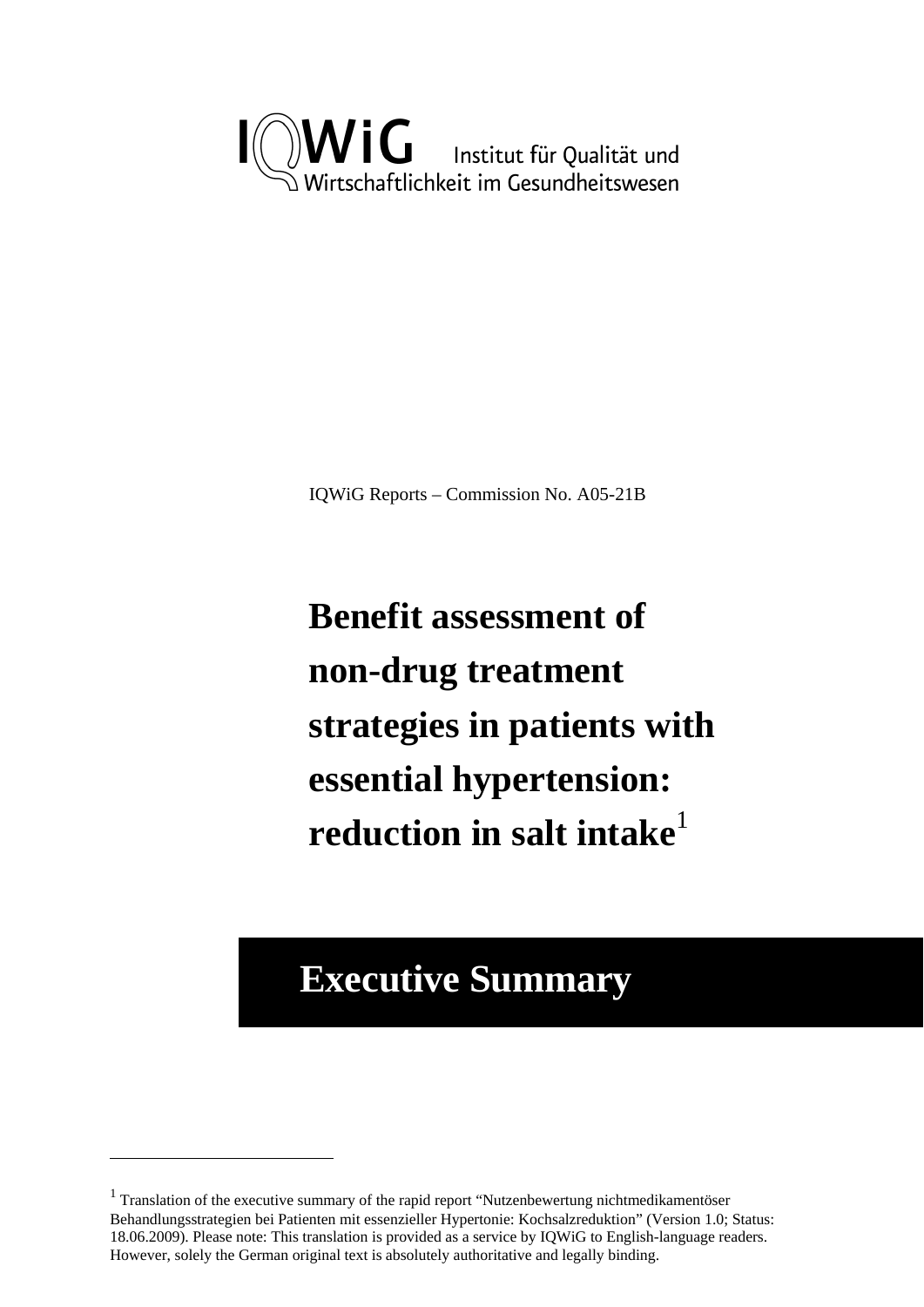# Publishing details

## **Publisher:**

Institute for Quality and Efficiency in Health Care

## **Topic:**

Benefit assessment of non-drug treatment strategies in patients with hypertension: reduction in salt intake

**Contracting agency:**  Federal Joint Committee

**Commission awarded on:**  22.02.2005

**Internal Commission No.:**  A05-21B

## **Publisher's address:**

Institute for Quality and Efficiency in Health Care Dillenburger Str. 27 51105 Cologne Germany

Tel.: +49-221/35685-0 Fax: +49-221/35685-1 berichte@iqwig.de [www.iqwig.de](http://www.iqwig.de/)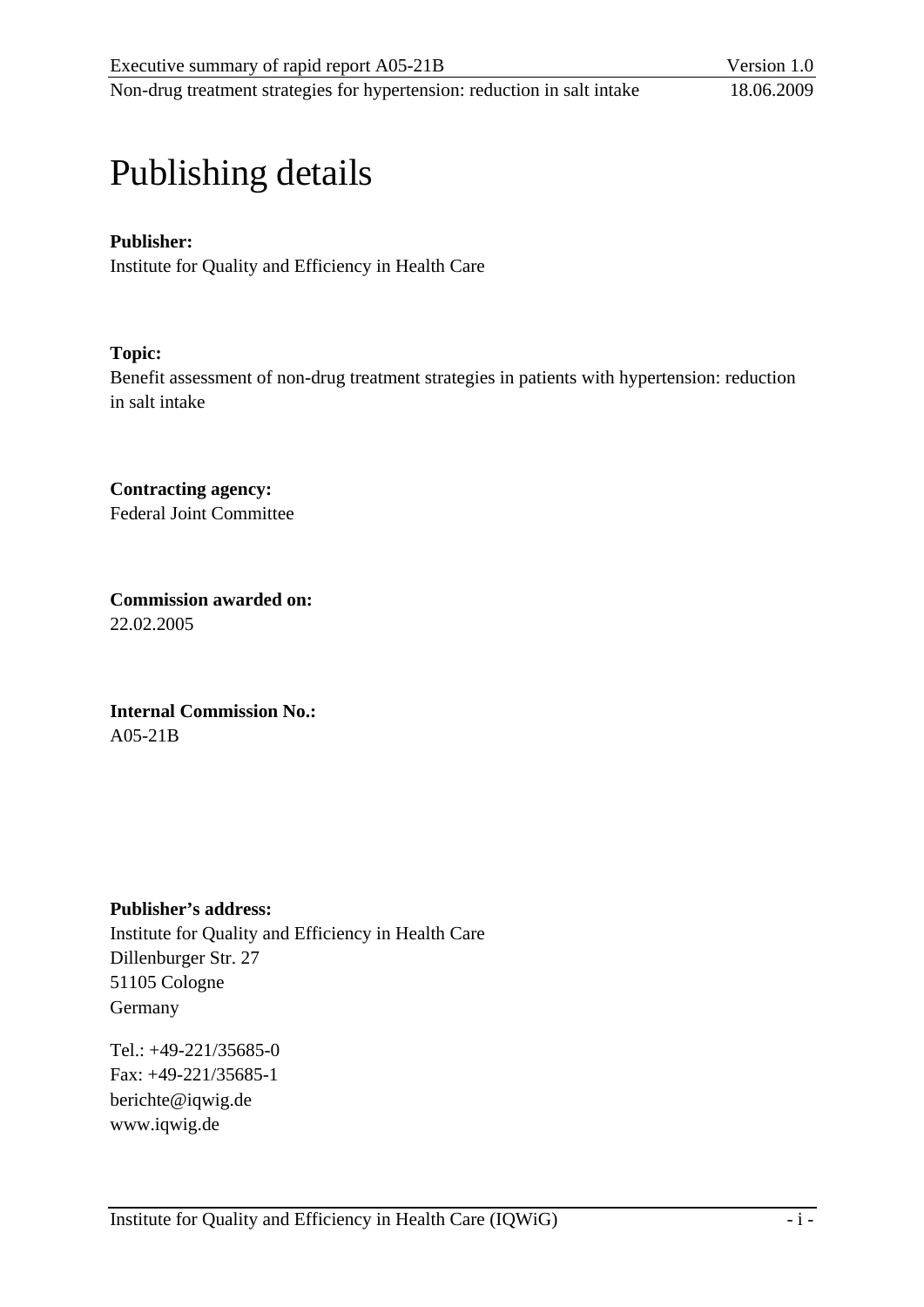## **Benefit assessment of non-drug treatment strategies in patients with hypertension: reduction in salt intake**

### **Executive summary**

#### **Background**

The main treatments available for essential hypertension are blood pressure-lowering drugs, known as antihypertensive drugs, and various non-drug treatment options. Leading national and international professional associations recommend the consistent, long-term implementation of non-drug measures in the treatment of essential hypertension.

In the present rapid report (A05-21B), the benefit of reduced salt intake is assessed as a nondrug treatment strategy in patients with essential hypertension.

#### **Research question**

The aim of this investigation was to assess the benefit of interventions for reducing salt intake compared to interventions that are not intended to reduce salt intake in patients with essential hypertension with reference to patient-relevant outcomes and criteria used in blood pressure control.

#### **Methods**

The research question was addressed using secondary literature, i.e. systematic reviews. Current papers were consulted that summarized and evaluated the results of primary studies in a systematic, transparent and reproducible manner.

These reviews were identified by a systematic literature search: MEDLINE, EMBASE and Cochrane databases were searched up till December 2008. Reviews published from 1997 onwards were considered.

The investigation included systematic reviews of randomized controlled trials of at least 4 weeks' duration of adult patients with essential hypertension. The intervention to be tested in these trials was a measure for reducing salt intake, and the intended salt intake in the intervention group was lower than in the control group. Excluded were systematic reviews and HTA reports in which the reduction in salt intake as a primary intervention was compared to another antihypertensive treatment as a primary intervention (e.g. reduced salt intake versus diet or versus blood pressure-lowering drugs).

The investigation applied predefined outcomes that enabled patient-relevant outcomes to be evaluated: all-cause mortality, cardiovascular morbidity and mortality, hospital stays, terminal renal failure, (in)capacity for work, health-related quality of life, patient satisfaction and adverse events. In addition to the patient-relevant outcomes, surrogates were also recorded, in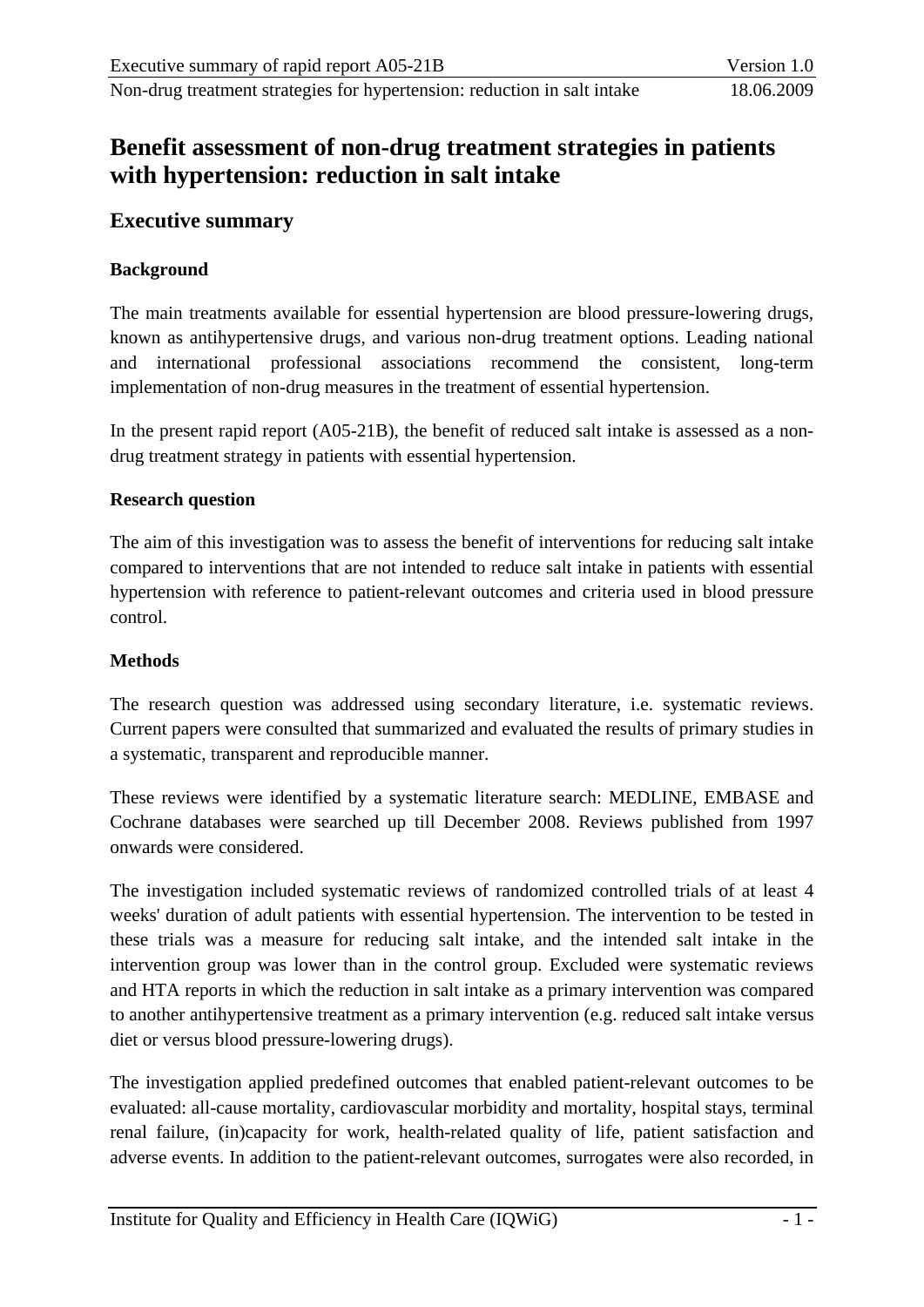this instance particularly the duration and extent of change in blood pressure, as well as the discontinuation of or reduction in antihypertensive medication.

The methodological quality of the systematic reviews was evaluated using Oxman and Guyatt's quality index. Studies were included if they scored at least 5 out of 7 possible points when assessed by 2 reviewers independently of each other.

The robustness of the report's results on the basis of secondary literature was checked by evaluating a random sample of the primary studies included in the reviews and conducting a targeted update search of primary studies for the period following the last search date of the included systematic reviews. This confirmed sufficient robustness within the scope of this methodology.

### **Results**

A total of 1491 potentially relevant reviews published since 1997 were identified from the database search. After titles and abstracts were screened by 2 reviewers, 46 potentially relevant secondary publications remained, one of which was a duplicate. The next stage of selection was performed on a full-text basis. After screening and assessing the full text, 12 references were considered to be relevant, 7 of which were also assessed as being of high methodological quality according to Oxman and Guyatt's index. These publications were classified according to 4 groups of authors, each with 1 main publication.

The results are based on analyses of a total of 62 randomized controlled trials.

Overall, it could not be assumed that the methodological quality of all primary studies was unreservedly sufficient.

No primary study was identified where the primary objective was to investigate the reduction in salt intake as an intervention in order to prevent late complications such as all-cause mortality and cardiovascular mortality or morbidity. In relation to these outcomes, it is therefore not possible, due to insufficient data, to evaluate the potential benefit of a reduction in salt intake as an antihypertensive treatment in patients with essential hypertension.

In relation to blood pressure, all analyses showed a blood pressure-lowering effect in hypertensive patients through reduced salt intake when compared to a control treatment. The extent of the effect varied among the reviews.

Over an intervention period of up to 12 months, the analyses showed a significant advantage with regard to mean systolic blood pressure reduction ranging from 3.6 to 8.0 mmHg. For the same intervention period, a significant advantage with regard to mean diastolic blood pressure reduction ranging from 1.9 to 2.8 mmHg was only found in 3 reviews. In the fourth publication, an advantage was also observed (difference of 4.7 mmHg compared to control treatment), but there was no statistical significance.